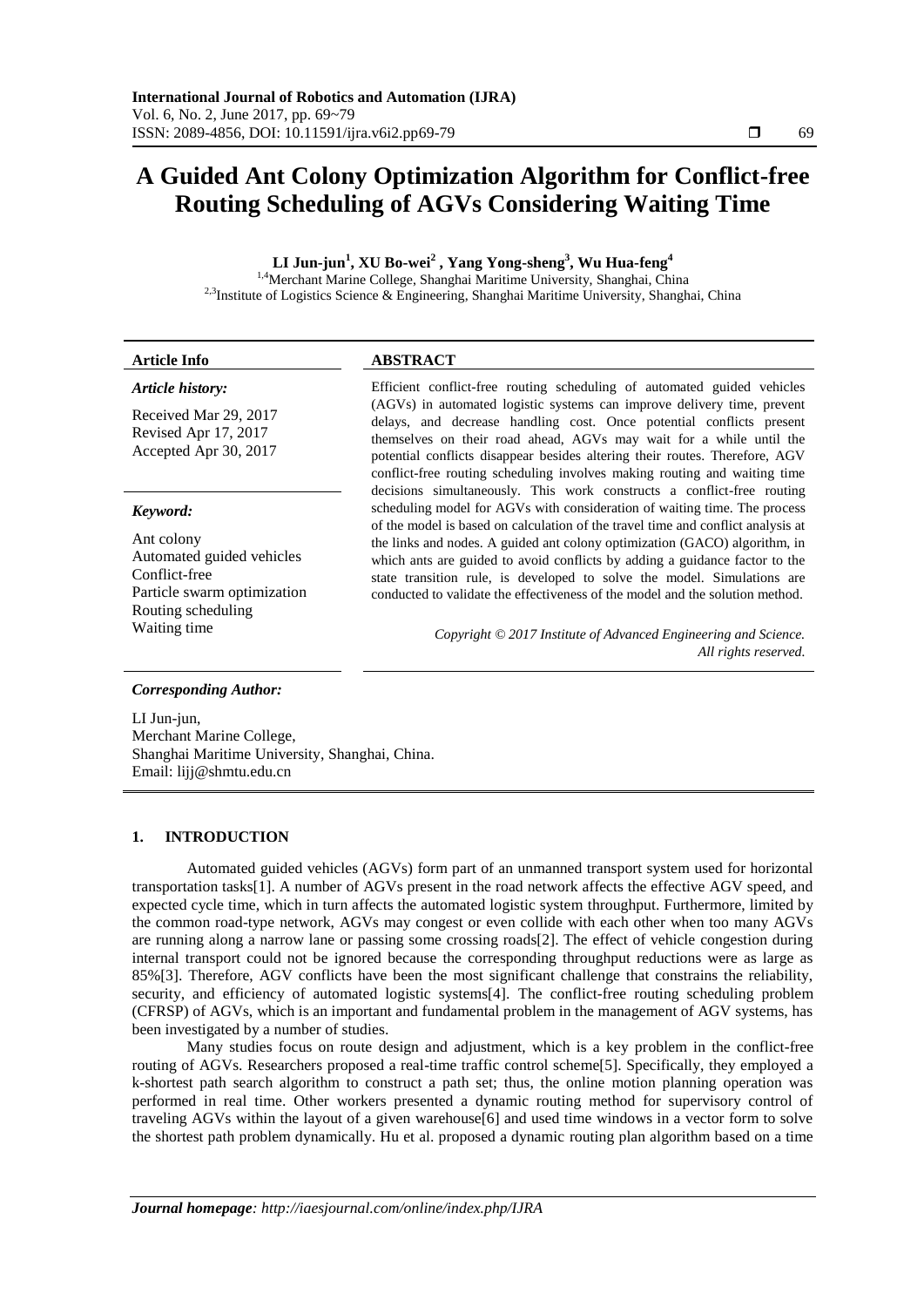window[7]. Based on alternative paths and ideal time windows, their algorithm updated the time windows of lower-priority AGVs.

Typically, each AGV wishing to pass is required to book a passage time interval and a route. In order to avoid possible conflicts, AGVs may choose a waiting strategy such as deceleration and stopping except route adjustment. By changing the priority of AGVs passing through the nodes and adjusting the passing sequences of corresponding nodes, Qiao et al. proposed an updating AGV schedule to realize realtime conflict-free routing in a dynamic uncertain environment[8]. Shao et al. used a traffic controller to operate each moving AGV online after utilizing the A\* algorithm to construct an optimal path set for AGV[9]. When the traffic controller operates, lower priority AGVs need to wait if their roads ahead are occupied by high-priority AGVs. Nishi et al. studied the optimization of conflict-free routing problem for AGVs with acceleration and deceleration[10].

Fazlollahtabar et al. proposed a mathematical program to minimize the penalized earliness and tardiness for conflict-free and just-in-time production, considering the due date of AGVs required for material handling among shops in a job shop layout[4]. Lu developed a combination of probabilistic and physics-based models for truck interruptions[11]. On the basis of exactly evaluating the expected link travel time, Miyamoto and Inoue solved a mixed-integer programming model by using a squeaky-wheel optimization based meta-heuristic to minimize the total expected travel time required to move containers around the yard. They also proposed local/random search methods to solve the dispatch and conflict-free routing problem of capacitated AGV systems[12]. However, the waiting strategies in their work were only treated as temporary measures to avoid conflicts. They did not consider a waiting strategy in the initial scheduling.

Different waiting strategies result in different running state and different productivity. It is better to design the route and waiting time together for AGVs in advance, rather than simply using waiting as a temporary measure when conflict happens. Zhou et al. proposed a conflict free Overhead Hoist Transporter (OHT) path scheduling method based on a rolling horizon strategy[13]. By executing space and time conflict detection for the current shortest path, they confirmed the conflict free path in the current time window by taking a corresponding collision avoidance strategy, which was less time consuming, and they also conducted event-driven rescheduling. However, their assumption was that only one OHT was allowed to run or stop at each node at the same moment, which limited its application range. Saidi-Mehrabad et al. proposed a twostage ant colony optimization algorithm for a mathematical model composed of the job shop scheduling problem and conflict-free routing problem[14]. AGVs could move to nodes nearby or stay at the original node in the next time unit. However, the road network in reference [14] consisted of square grids, which was different from most of the actual situations.

After studying the current literature, it is clear that conflict-free routing scheduling of AGVs considering waiting time has received less attention from the research community. However, determining the route and waiting time simultaneously for AGVs in advance may reduce or even avoid conflicts in the roadtype network with a greater accuracy. In this work, the AGVs CFRSP is regarded as a mixed combinatorial optimization problem composed of routing and waiting time optimizations. A guided ant colony optimization (GACO) algorithm is designed to optimize AGVs CFRSP. To avoid conflicts, the routes of AGVs are optimized by modified status transfer rule in which a kind of guidance factor is embedded; while the waiting time is optimized by the iterative rule of PSO. Several simulations show that the proposed model and method have strong rationality and applicability.

## **2. RESEARCH METHOD**

The road network of an automated logistic system is denoted by a graph such as Figure 1 with N nodes (A1, A2, …, AN) and B links. There are P AGVs (AGV1, AGV2, …, AGVP). The starting node, finishing node, and speed of the pth AGV (denoted as AGVp) are Sp, Ep and Vp, respectively.



Figure 1. Road network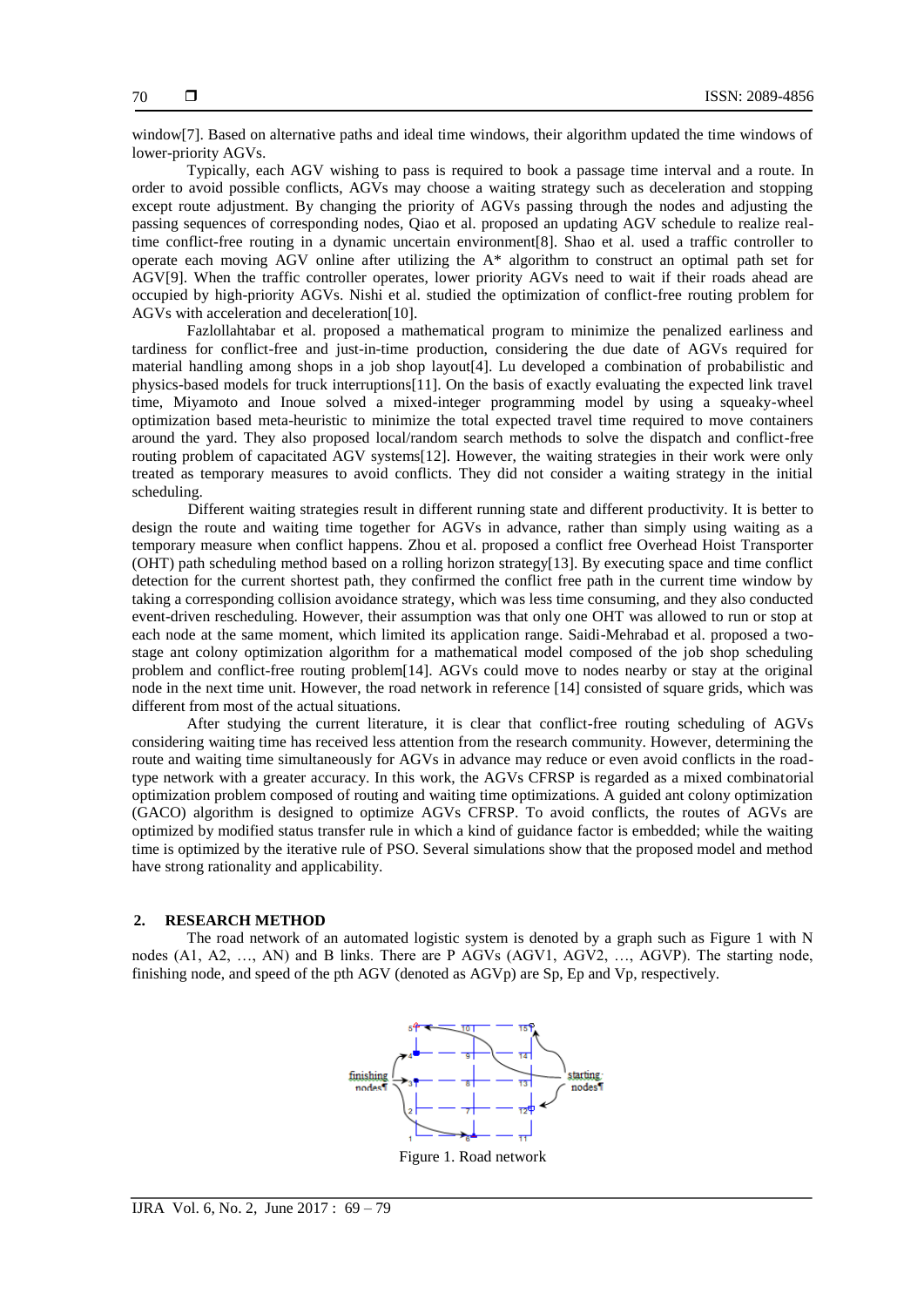## **2.1. Travel time of AGVs**

Assuming that  $AGV_p$  passes through link  $(A_k, A_l)$ , and nodes  $A_k$  and  $A_l$  are the  $i^{\text{th}}$  and  $(i+1)^{\text{th}}$  nodes in its route (the starting node  $S^{\hat{p}}$  is taken as the 1<sup>st</sup> node). The distance between nodes  $A_k$  and  $A_l$  is denoted by  $d_{i,i+1}^p$ . The waiting time of AGV<sub>p</sub> in front of nodes  $A_k$  and  $A_l$  are  $\tau_i^p$  and  $\tau_{i+1}^p$ , respectively. The time interval of AGV<sub>p</sub> passing through nodes  $A_k$  and  $A_l$  is  $t_k^p$  and  $t_l^p$ , respectively, as shown in Equation (1) and (2).

$$
t_k^p = \sum_{j=1}^i \tau_j^p + \frac{1}{\nu_p} \sum_{j=1}^{i-1} d_{j,j+1}^p
$$
 (1)

$$
t_l^p = \sum_{j=1}^{i+1} \tau_j^p + \frac{1}{\nu_p} \sum_{j=1}^i d_{j,j+1}^p
$$
 (2)

Obviously, there should be a safety distance between two AGVs for conflict prevention. Let the duration of AGV<sub>p</sub> passing through link  $(A_k, A_l)$  be  $T_{k,l}^p$ , which can be calculated according to Equation (3). In Equation. (3),  $t *_{k}^{p} = t_{k}^{p} - \zeta$ ,  $t *_{l}^{p} = t_{l}^{p} + \zeta$ , and  $\zeta$  is a constant more than zero to ensure the interval of keeping a safe distance among AGVs. If AGV<sub>p</sub> does not pass through link  $(A_k, A_l)$ , let  $T_{k,l}^p$  be  $\emptyset$ .

$$
T_{k,l}^p = (t \, \frac{\ast p}{k}, t \, \frac{\ast p}{l}) \tag{3}
$$

## **2.2. Link conflict**

If  $t^{*p}_{k} \in (T_{k,l}^{q} \cup T_{l,k}^{q})$ ,  $W_{k,l}^{p,q} = 1$ ; else,  $W_{k,l}^{p,q} = 0$ . If  $t^{*p}_{l} \in (T_{k,l}^{p} \cup T_{l,k}^{p})$ ,  $W_{k,l}^{p,q} = 1$ ; else,  $W_{k,l}^{p,q} = 0$ . Where  $T_{k,l}^q$  denotes the duration AGV<sub>q</sub> spends passing through link  $(A_k, A_l)$  from node  $A_k$ , and  $T_{l,k}^q$  denotes the duration  $AGV_q$  spends passing through link  $(A_l, A_k)$  from node  $A_l$ .

The maximum overlap number  $W_{k,l}^{\text{max}}$  for AGVs though a random link  $(A_k, A_l)$  is shown in Equation (4). Therefore, the number of AGVs travelling simultaneously in the link  $(A_k, A_l)$  is  $W_{k,l}^{\max} + 1$ . The number of running AGVs in link  $(A_k, A_l)$  needs to meet Equation. (5) to prevent link conflict. In Equation. (5),  $H_a$  is the allowed maximum number of running AGVs per unit distance.

$$
W_{k,l}^{\max} = \max_{i \in [1,P]} \{ \max \{ \sum_{q=1}^{P} W_{k,l}^{p,q}, \sum_{q=1}^{P} W_{k,l}^{p,q} \} \} (p \neq q)
$$
(4)

$$
\frac{W_{k,l}^{\text{max}} + 1}{d_{k,l}} \le H_a \tag{5}
$$

## **2.3. Node conflict**

An AGV has a certain length, while a junction in the road network has some spatial scope. So an AGV needs some time to pass through a node. If  $|t_k^p - t_k^q| \le h_t$  ( $h_t$  is time threshold), AGV<sub>p</sub> and AGV<sub>q</sub> almost go through node  $A_k$  at the same moment, it is set  $Z_k^{p,q} = 1$ ; otherwise,  $Z_k^{p,q} = 0$ . Then, the number of AGVs passing through node  $A_k$  simultaneously is shown in Equation. (6), and the maximum number of AGVs passing through node  $A_k$  simultaneously is shown in Equation. (7). In order to avoid node conflict, the number of running AGVs in a node needs to meet Formula (8). In Formula (8), *H<sup>b</sup>* is the allowed maximum number of AGVs passing through a node simultaneously.

$$
Z_k^{*p} = \sum_{q=1}^P Z_k^{p,q} \quad (p \neq q) \tag{6}
$$

$$
Z_k^{\max} = \max_{p \in \{1, \cdots, P\}} \{Z_k^{\# p}\} + 1 \tag{7}
$$

*A Guided Ant Colony Optimization Algorithm for Conflict-free Routing Scheduling of AGVs... (LI Jun-jun)*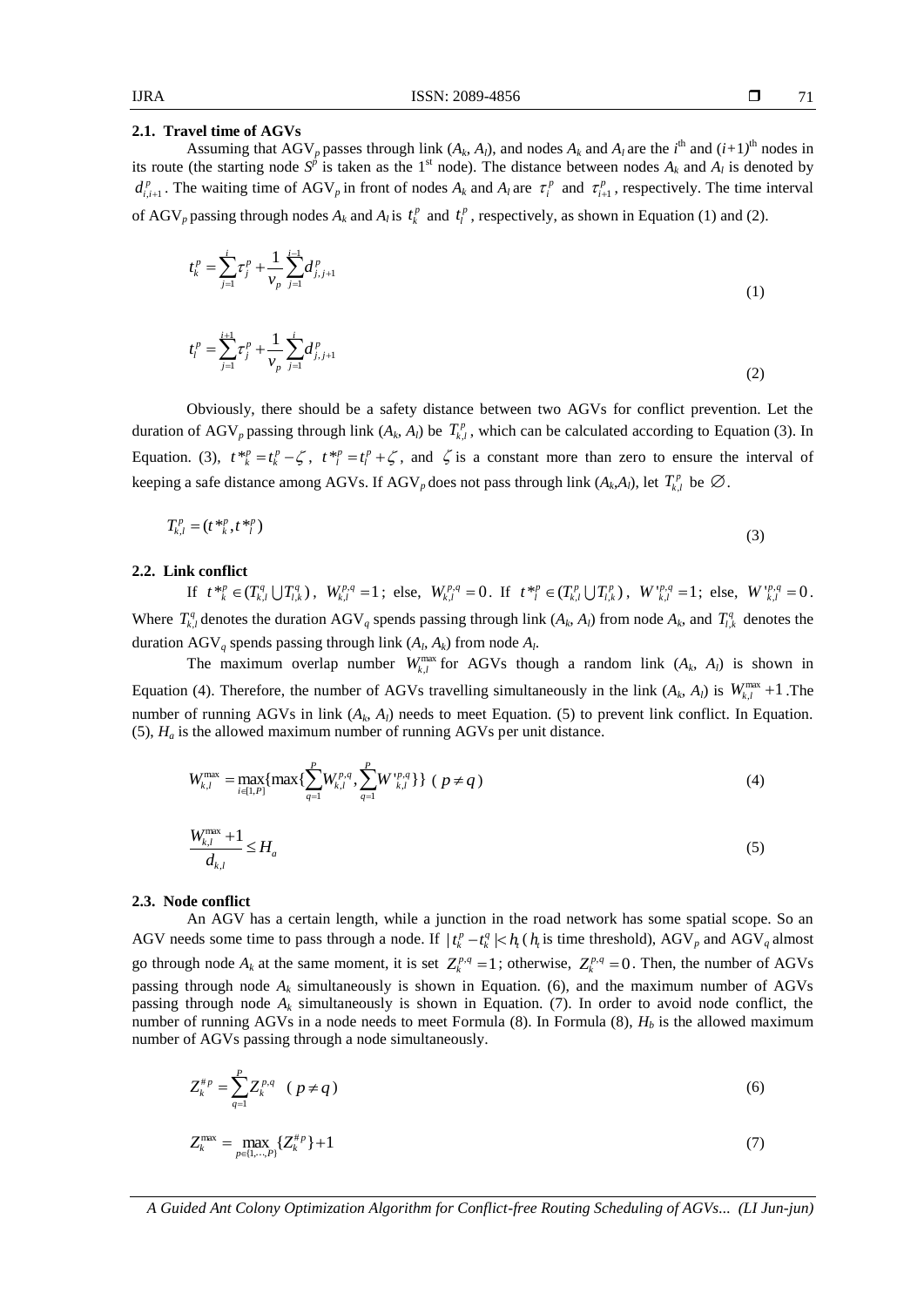(8)

 $Z_k^{\max} \leq H_b$ 

# **2.4. Conflict-free routing scheduling model for AGVs**

Based on Equation. (1), the task completion time for  $AGV<sub>p</sub>$  is shown in Equation. (9). Each AGV is expected to reach the finishing node in the shortest time. Then the objective function is expressed in Equation. (10). Equation. (5) and (8) are the constraints for this conflict-free routing scheduling model. In Equation. (9) and (10),  $N_p$  is the number of nodes passed by  $AGV_p$  including the starting and finishing nodes.

$$
t_E^p = \sum_{j=1}^{N_p} \tau_j^p + \frac{1}{\nu_p} \sum_{j=1}^{N_p - 1} d_{j,j+1}^p
$$
\n(9)

$$
\max f_p = t_E^p \tag{10}
$$

## **3. GACO ALGORITHM**

The AGVs CFRSP primarily consists of the route and waiting time decisions. The former is a discrete route optimization problem, while the latter is a continuous real number optimization problem. ACO is a meta-heuristic based global optimization method and has proved itself in the field of route optimization [15], while PSO exhibits good ability to solve the continuous optimization problem<sup>[16]</sup>. Therefore, GACO algorithm, in which ACO is integrated with PSO, is proposed to solve AGVs CFRSP. Route is optimized with the state transition rule of ACO, while the waiting time is optimized with the iterative rule of PSO. Besides, a type of guidance factor is added to the state transition rule to avoid conflicts among AGVs.

Firstly, the ant colony and particle swarm are initialized in Section 3.1; secondly, status transfer rule based on guidance factor, which can induce AGVs to avoid conflicts in links and nodes, is elaborated in Section 3.2; thirdly, fitness functions of single ant, historical optimal AGV group, historical individual and global best particles are given in Section 3.3; lastly, algorithmic flow of GACO is shown in Section 3.4.

## **3.1. Initialization**

*M* ants are randomly set for each AGV. The starting node of initial route for each ant is  $S^p$ . The other nodes in set {*A*1, *A*2,…, *AN*}, are randomly disrupted to generate a sequence. An AGV at each link has the same pheromone intensity  $\varphi_{kl}(p,0) = C$ . The pheromone intensity for AGV<sub>p</sub> at link  $(A_k, A_l)$  in the *t*<sup>th</sup> iteration is  $\varphi_{kl}(p,t)$ . For convenience,  $\varphi_{kl}$  is used to denote  $\varphi_{kl}(p,t)$ .

Meanwhile, *M* particles used to optimize waiting time are initialized. The number of particles is set equal to the number of ants. A particle is composed of the waiting time in front of nodes  $\tau_i^p$  (*i* =1,2,...,*N*,

 $p=1,2,\ldots,P$ ). Each particle is encoded as a  $P*N$  matrix,  $\tau_1^1$   $\cdots$   $\tau_N^1$ 1 *N*  $\tau_1^P$   $\cdots$   $\tau_N^P$  $\tau_1^1$   $\cdots$   $\tau_{\Lambda}^1$  $\begin{bmatrix} \tau_1^1 & \cdots & \tau_N^1 \\ \vdots & \ddots & \vdots \\ \tau_1^P & \cdots & \tau_N^P \end{bmatrix}.$ . Each element in this matrix is a

random number in [0,  $\tau_{\text{max}}$ ]. Where,  $\tau_{\text{max}}$  is the maximum acceptable value of  $\tau_i^p$ . In addition, let the initial and maximum velocities of each element in particles be  $v_0$  and  $v_{\text{max}}$ , respectively.

# **3.2. Status transfer rule based on guidance factor**

#### **3.2.1. Guidance factor**

There are a large number of stochastic operations in the processes of GACO algorithm. In each generation of the algorithm, if AGVs are guided only according to the conflict analysis among the contemporary AGVs, there would be greater blindness. Contrary to AGVs in generations, historical optimal AGVs would gradually tend to the optimal solution and become steady. Therefore, AGVs are guided based on the conflict analysis among the contemporary AGVs and current historical optimal AGVs in this work, so as to enhance the target-oriented optimization ability of the algorithm.

## **a. Link conflict analysis considering current historical optimal AGVs**

At the end of each generation, the historical optimal ant  $AGV_p^s(p=1,2,\dots,P)$ , and the corresponding duration  $T_{k,l}^{\nu}$  and  $T_{l,k}^{\nu}$  spent by  $AGV_p^s$  passing through links  $(A_k, A_l)$  and  $(A_l, A_k)$  are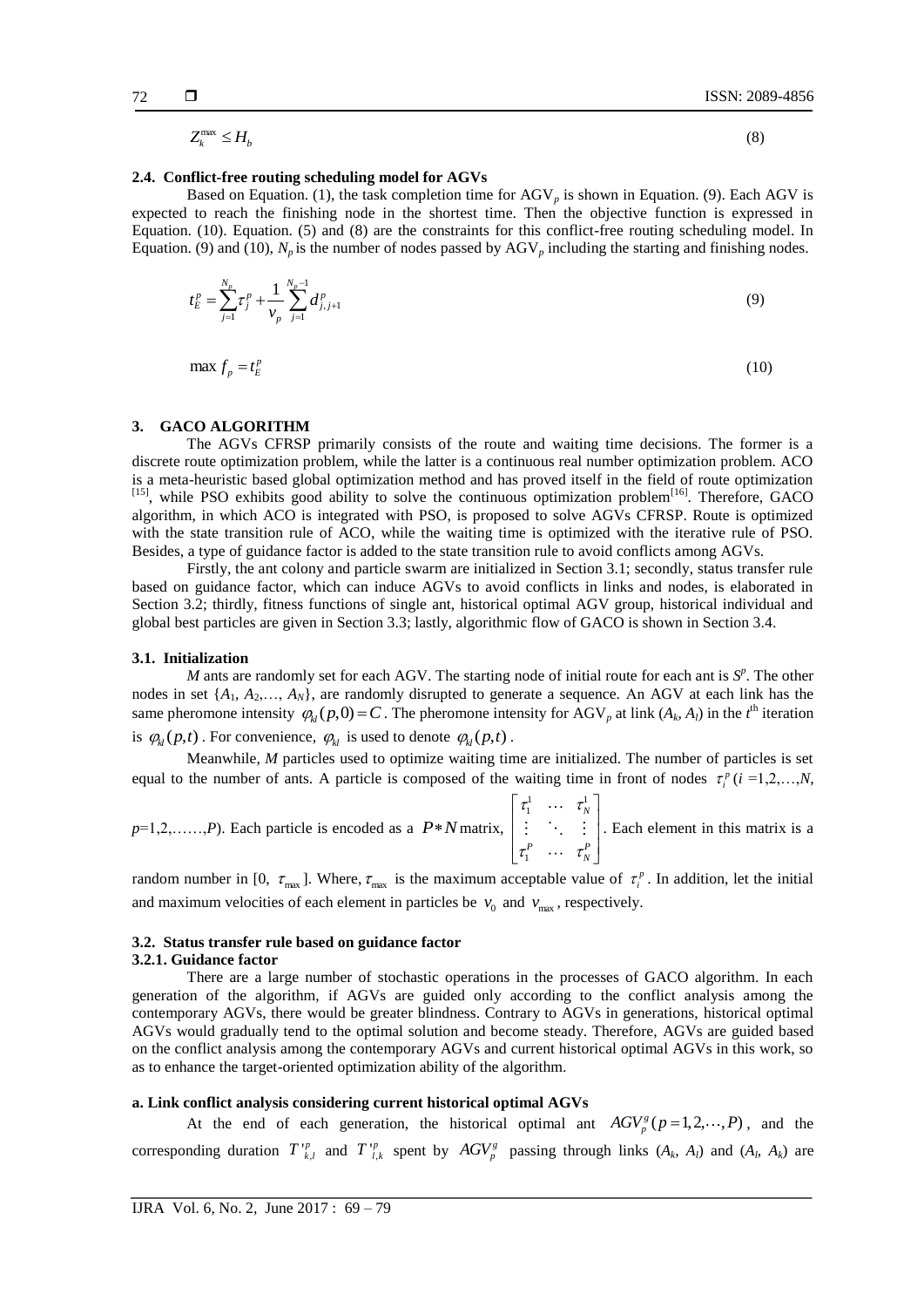73

recorded. The durations of ant  $AGV_p^m$  (the  $m^{\text{th}}$  ant for  $AGV_p$ ,  $m=1,2,...,M$ ) passing through link  $(A_k, A_l)$  and  $(A_i, A_k)$  are  $T_{k,l}^{p,m}$  and  $T_{l,k}^{p,m}$ , respectively. If  $T_{k,l}^{p,m} \bigcap (T_{k,l}^{g,p} \bigcup T_{l,k}^{g,p}) \neq \emptyset$ , ants  $AGV_p^m$  and  $AGV_q^g$  pass through link  $(A_k, A_l)$  simultaneously, let  $Y_{k,l}^{p,q,m} = 1$ ; otherwise,  $Y_{k,l}^{p,q,m} = 0$ . Further, the number of historical optimal ants passing through link  $(A_k, A_l)$  with ant  $AGV_p^m$  simultaneously,  $NY_{k,l}^{p,m}$ , is counted in Equation (11).

$$
NY_{k,l}^{p,m} = \sum_{q=1}^{P} Y_{k,l}^{p,q,m} \tag{11}
$$

where,  $q \neq p$ . If only  $AGV_{p,m}$  and  $AGV_q^s(q \neq p)$  run in the road network, the AGV density at link  $(A_k, A_l)$ is:

$$
\rho_{k,l}^{p,m} = \frac{N Y_{k,l}^{p,m} + 1}{d_{k,l}}
$$
\n(12)

According to formula (5),  $\rho_{k,l}^{p,m}$  should meet inequation (13)

$$
\rho_{k,l}^{p,m} \le H_a \tag{13}
$$

## **b. Node conflict analysis considering current historical optimal AGVs**

Similar to the above-mentioned "Link conflict analysis considering current historical optimal AGVs", the node conflict is judged when each ant of  $AGV_p(p=1,2,\dots,P)$  passes through each node. Assuming that both  $AGV_{p,m}$  and  $AGV_q^s$  ( $q \neq p$ ) pass through node  $A_l$ , and the moment they pass through node  $A_l$  are  $t_l^p$  and  $t_l^q$ . Similar with Section 2.2, it is set that  $Z_l^{vp,q} = 1$  if  $|t_l^p - t_l^q| < h_t$ ; otherwise,  $Z_l^{vp,q} = 0$ . The number of historical optimal ants passing through node  $A_k$  with ant  $AGV_p^m$  simultaneously,  $NZ_i^p$ , is counted in Equation. (14).

$$
NZ_{l}^{\nu p} = \sum_{q=1}^{P} Z_{l}^{\nu p,q} \tag{14}
$$

where,  $q \neq p$ . According to formula (8),  $NZ^{\prime p}_{l}$  should meet in Equation (15):

$$
NZ_i^q + 1 \le H_b \tag{15}
$$

## **c. Guidance factor**

Each ant of AGV<sub>p</sub> should consciously avoid the route of  $AGV_q^s(q=1,2,\dots,P,q \neq p)$ . Here, a guidance factor  $\sigma_{kl}$ , which is used in the status transfer rule (in Section 3.2.2) to guide ants avoiding conflicts at links and nodes, is set in Equation. (16).

$$
\sigma_{kl} = \frac{1}{(NY_{k,l}^{p,m} + 1)(NZ_{l}^{p} + 1)}
$$
(16)

## **3.2.2. Status transfer rule**

## **a. Transition probability of basic ACO**

The transition probability greatly affects the search in basic ACO. An ant chooses the next node according to pheromone intensity  $\varphi_{kl}$  and visibility  $\eta_{kl}$ . The transition probability  $\vartheta_{kl}$  for an ant at node *k* to choose node *j* is shown in Equation. (17).

*A Guided Ant Colony Optimization Algorithm for Conflict-free Routing Scheduling of AGVs... (LI Jun-jun)*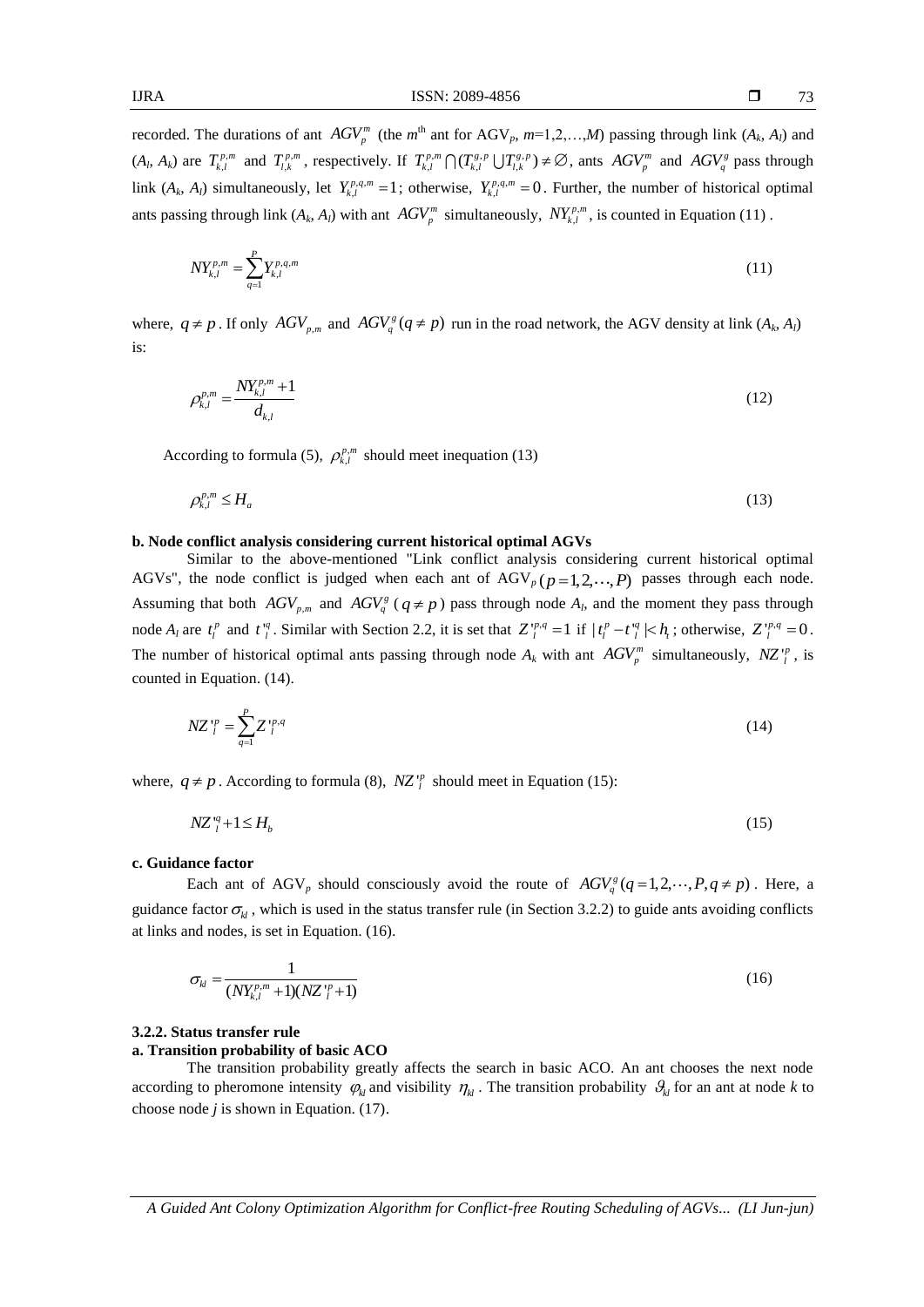(17)

$$
\mathcal{G}_{kl} = \begin{cases} \frac{\varphi_{kl}^{\alpha} \cdot \eta_{kl}^{\beta}}{\displaystyle \sum_{s \in allowed_k} \varphi_{ks}^{\alpha} \cdot \eta_{ks}^{\beta}}, & j \in allowed_k \\ 0, & otherwise \end{cases}
$$

where *allowed<sub>k</sub>* is an optional node set. AGVs CFRSP is a kind of path planning problem  $^{[17]}$  to find the shortest path from the starting node to the finishing node without requiring traversal of all the nodes. Every time an ant chooses the next node as close as possible to the finishing node. Here, the visibility factor is redesigned based on the A\* algorithm:

$$
\eta_{kl} = \frac{1}{d(k,l) + \sqrt{(x_l - x_{Ep})^2 + (y_l - y_{Ep})^2}}
$$
(18)

where,  $d(k, l)$  denotes the distance between nodes  $A_k$  and  $A_l$ ,  $(x_l, y_l)$  denotes the coordinate of node  $A_l$ , and  $(x_{\mathbb{Z}_p}, y_{\mathbb{Z}_p})$  denotes the coordinate of finishing node  $E^p$ .

## **b. Status transfer rule based on guidance factor**

On the basis of the guidance factor, a new transition probability is constructed in Equation. (19).

$$
\theta_{kl} = \begin{cases}\n\frac{\varphi_{kl}^{\alpha} \cdot \eta_{kl}^{\beta} \cdot \sigma_{kl}^{\gamma}}{\sum_{s \in allowed_k} \varphi_{ks}^{\alpha} \cdot \eta_{ks}^{\beta} \cdot \sigma_{ks}^{\gamma}}, & j \in allowed_k \\
0, & otherwise\n\end{cases}
$$
\n(19)

When  $AGV_{p,m}$  is at node  $A_k$ , it would choose the next node. From Equation. (16) and (19), it can be seen that the transition probability of  $A_l$  is bigger if the number of  $AGV_q^s(q \neq p)$  at link  $(A_k, A_l)$  and node  $A_l$  is larger, or vice versa. Then the guidance factor embedded in status transfer rule can reduce link and node conflicts efficiently.

Similar to the basic ACO, the status transfer rule shown in Equation. (20) is used to choose the next node  $A_{next}$ , where,  $\lambda$  is a random number uniformly distributed on the interval [0,1] and  $\lambda_0$  is a parameter in [0,1]. *J* is a random variable selected according to the probability distribution given by Equation. (19).

$$
A_{\text{next}} = \begin{cases} \arg \max_{l \in allowed_k} \{ \varphi_{kl}^{\alpha} \cdot \eta_{kl}^{\beta} \cdot \sigma_{kl}^{\gamma} \}, & \lambda \leq \lambda_0 \\ J, & otherwise \end{cases}
$$
 (20)

# **3.3. Fitness function**

# **3.3.1. Fitness function of single ant**

In consideration of the waiting time, the total travel time of AGVs, rather than the total travel distance, is used in fitness function. A penalty function is set to punish link and node conflicts, and then the fitness of AGV<sub>p</sub> is obtained by using Equation. (23). In Equation. (23),  $\Gamma$  is the penalty coefficient, and the second part to the right of the equal sign is the punishment term. The symbol  $\Sigma$  means that all link and node conflicts have been punished.<br>  $f_{p,m} = t_E^{p,m} + \Gamma \cdot [\sum \max(0, \rho_{k,l}^{p,m} - H_a) + \sum \max(0, NZ_l^p + 1 - H_b)]$  (21) conflicts have been punished.

have been published.  
\n
$$
f_{p,m} = t_E^{p,m} + \Gamma \cdot [\sum \max(0, \rho_{k,l}^{p,m} - H_a) + \sum \max(0, NZ_l^{p} + 1 - H_b)]
$$
\n(21)

# **3.3.2. Fitness calculation of historical optimal AGV group**

If the current ant is the first ant of the first generation  $AGV_p$ , let this ant be  $AGV_p^s$ . Else, comparing the current ant with  $AGV_p^g$ , updating  $AGV_p^g$  once the current ant is more optimal. It can be seen that  $AGV_p^g$  of different AGVs are not updated simultaneously. Then the finesses of  $AGV_p^g(p=1,2,\dots,P)$  at the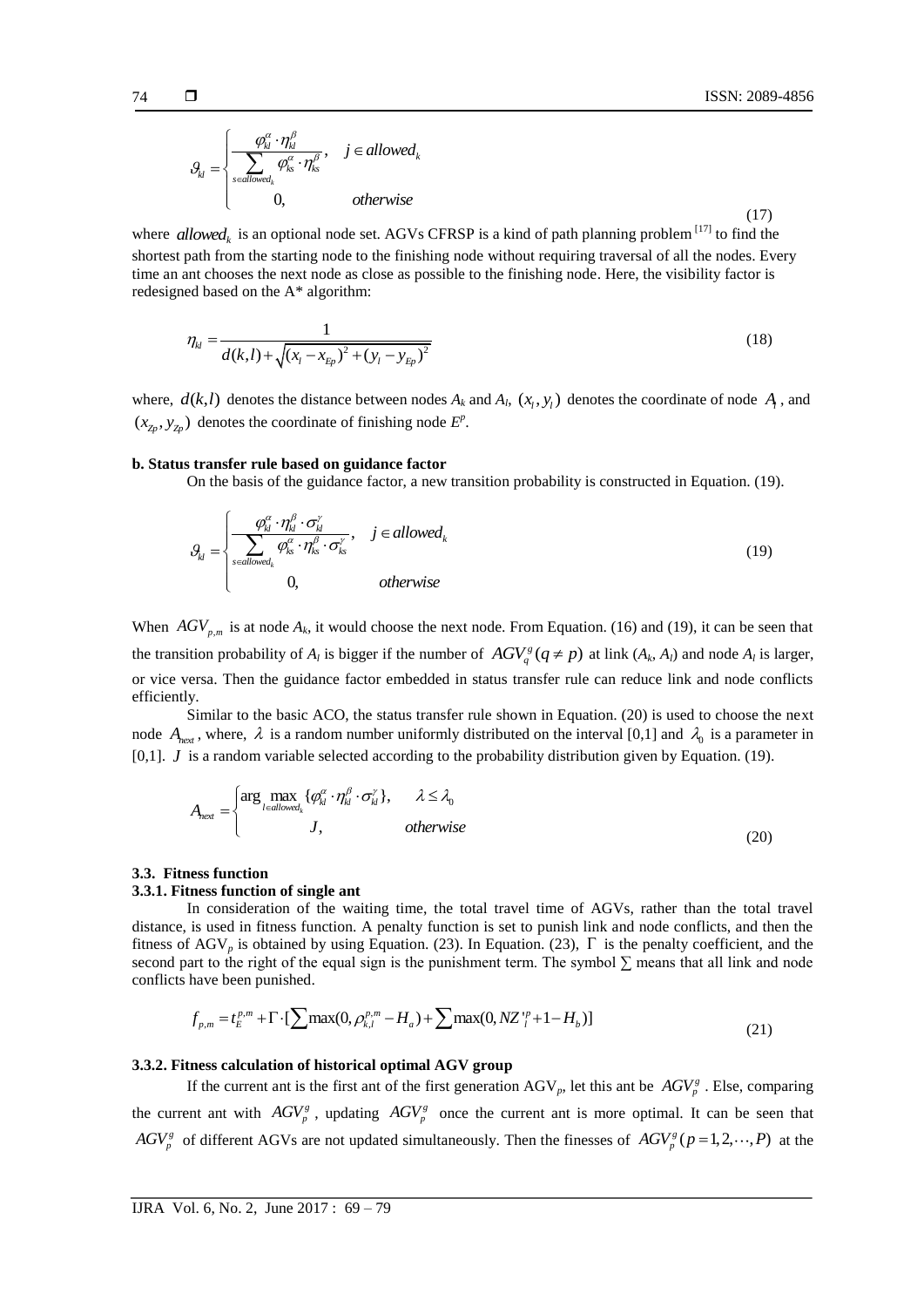end of each generation are not reasonable if all  $AGV_p^s(p=1,2,\dots,P)$  are combined as a group of AGVs moving in the road network meantime.

Therefore, at the end of each generation, the link and node conflicts of each  $AGV_p^s$  are reanalyzed, and their fitness are recalculated. In this way, all  $AGV^s_p(p=1,2,\dots,P)$  can be treated as an AGV set with matched finesses.

For this AGV set, its fitness is calculated according to Equation (24) after synthetically considering the maximum and average values of AGV's fitness. In Equation. (24),  $f_p$  is also calculated according to Equation. (23). In each generation, the best  $AGV_p^g$  group in history is treated as the current historical optimal AGV group.

$$
\min f = \max_{p \in \{1, 2, \dots, P\}} f_p + \text{mean}_{p \in \{1, 2, \dots, P\}} f_p \tag{24}
$$

## **3.3.3. Historical individual and global best particles**

By the end of the first generation, waiting time of each ant is set as the historical individual best particle, and fitness of each ant is set as fitness of the historical individual best particle. From the second generation, an ant in each generation is compared with its historical individual best particle when it completes its route, and the historical individual best particle would be updated if the current ant is better.

For each generation, the historical best  $AGV_p^s$  of each AGV is re-evaluated according to Section 3.3.2. Then, the waiting time of  $AGV_p^g$  is set as the historical global best particle, while fitness of  $AGV_p^g$  is set as the fitness of historical global best particle.

## **3.4. Algorithmic Flow**

The pseudo-code of the algorithm is as follows (*iter* is the number of iterative cycles, *Maxiter* is the maximum number of iterative cycles):

Initialization of ant colony and particle swarm in first *iter*.

For *iter*=1:*Maxiter* If *iter*>1 The waiting time is calculated according to iterative rule of PSO. end For *p*=1:*P* For *m*=1:*M* Setting the first nodes for ants. While the current node is not the finishing node Choosing the next node  $A<sub>next</sub>$  according to the status transfer rule based on based on guidance factor. End While Calculating fitness of ants. Local update of pheromone. End For End For Update of historical optimal AGV group. Global update of pheromone. Update of historical individual best of particles.

Update of historical global best of particles.

End For

End the optimization and output the results.

## **4. SIMULATIONS**

# **4.1. Example 1**

## **4.1.1. Problem description**

Taking Figure 1 as an AGV road network example, the proposed method is verified by simulation. If there is a dotted line between any two points, the road between them is clear. Otherwise, there is no road, or an impassable road. The horizontal distance between the adjacent nodes is 1.8 units, and the vertical distance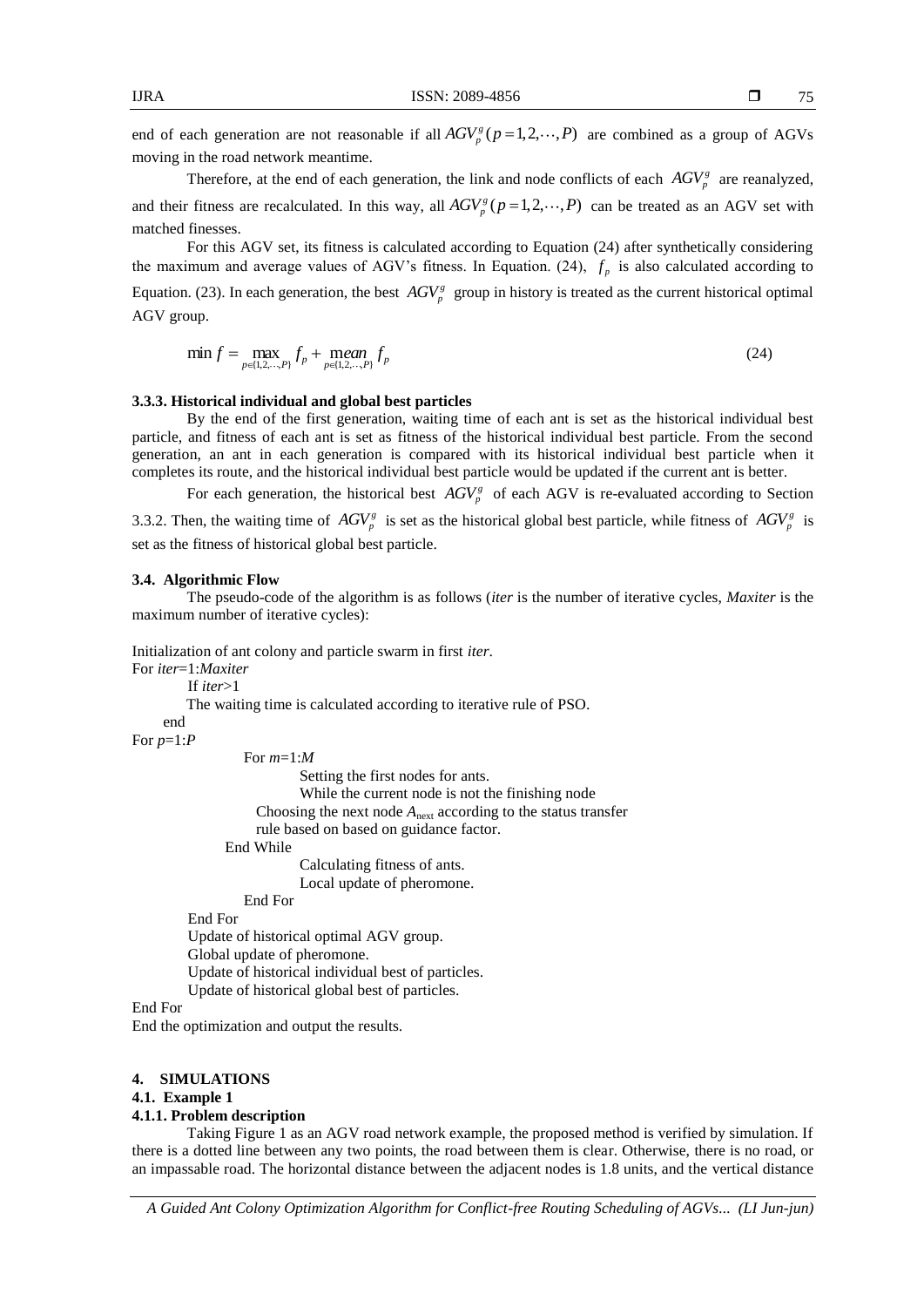between the adjacent nodes is 1 units. The number of AGVs *P* is 3. The starting node, finishing node, and velocity of AGV are shown in Table 1.  $\zeta = 0.1$ ,  $H_a = 1$ ,  $h_t = 0.2$ ,  $H_b = 2$ .

In Figure 1, the hollow and solid dots denote the starting and finishing points of  $AGV<sub>1</sub>$ , respectively; the hollow and solid triangles denote the starting and finishing points of AGV<sub>2</sub>, respectively; the hollow and solid squares denote the starting and finishing points of AGV<sub>3</sub>, respectively. These three AGVs do not have different priorities.

| Table 1 Starting nodes, finishing nodes, and velocities of AGVs |                                                               |  |  |  |  |  |  |
|-----------------------------------------------------------------|---------------------------------------------------------------|--|--|--|--|--|--|
| AGV                                                             | finishing node<br>velocity<br>departure time<br>starting node |  |  |  |  |  |  |
|                                                                 |                                                               |  |  |  |  |  |  |
|                                                                 |                                                               |  |  |  |  |  |  |
|                                                                 |                                                               |  |  |  |  |  |  |

## **4.1.2. Solution of basic ACO (BACO)**

The basic ACO is used to solve CFRSP.  $M = 20$ , *Maxiter* = 100,  $\alpha = 3$ ,  $\beta = 5$ ,  $\gamma = 3$ ,  $\rho = 0.1$ ,

 $\lambda_0 = 0.1$ . The routes attained by BACO are shown in Figure 2. More than two AGVs pass through nodes 4, 7, 8, and 9. The moment these three AGVs pass through these nodes is listed in Table 2 for the convenience of node conflicts analysis. The node orders of AGV<sub>1</sub>, AGV<sub>2</sub>, and AGV<sub>3</sub> passing through are 9→8, 4→9→8→7, and 7→8→9→4, respectively. Therefore, nodes are listed in accordance with the order 4→9→8→7.



Figure 2. Solution of basic ACO

|     | Table 2. Moment for AGVs passing through 4, 9, 8, and 7 nodes |  |  |
|-----|---------------------------------------------------------------|--|--|
| AGV |                                                               |  |  |

|   |      | 3.25 | 4.15      |      |  |
|---|------|------|-----------|------|--|
| - | 1.11 | 3.11 | ാ<br>+.∠∠ | 5.33 |  |
|   | 7.10 | 5.30 | 4.30      | 3.30 |  |

Figure 2 shows that all these three AGVs pass through link  $(8,9)$  and nodes 8 and 9. Both AGV<sub>2</sub> and AGV<sup>3</sup> pass through link (7,8) and nodes 4 and 7. Therefore, links (8,9) and (7,8), nodes 8, 9, 4, and 7 are needed to be analyzed for conflicts. On the basis of the moment AGVs pass through the nodes in Table3,  $AGV<sub>1</sub>$  and  $AGV<sub>2</sub>$  are congested at link (8,9), while  $AGV<sub>2</sub>$  and  $AGV<sub>3</sub>$  are congested at link (7,8). From Equation (8), these three AGVs are congested at node 8. It can be seen that BACO cannot avoid the AGV conflict problem; therefore, it is not feasible.

#### **4.1.3. Solution of time-window-based ACO (TACO)**

The time window method assumes that the priorities of the three AGVs are gradually reduced. The parameter setting for TACO is the same as that of BACO. The routes attained by TACO are the same as those in Figure 2. The waiting time in front of nodes ("waiting time" for short) for AGVs is shown in Table 3, where "9(1.14)"in Table 3 denotes the waiting time in front of node 9 as 1.14 time unites. As for Table 3,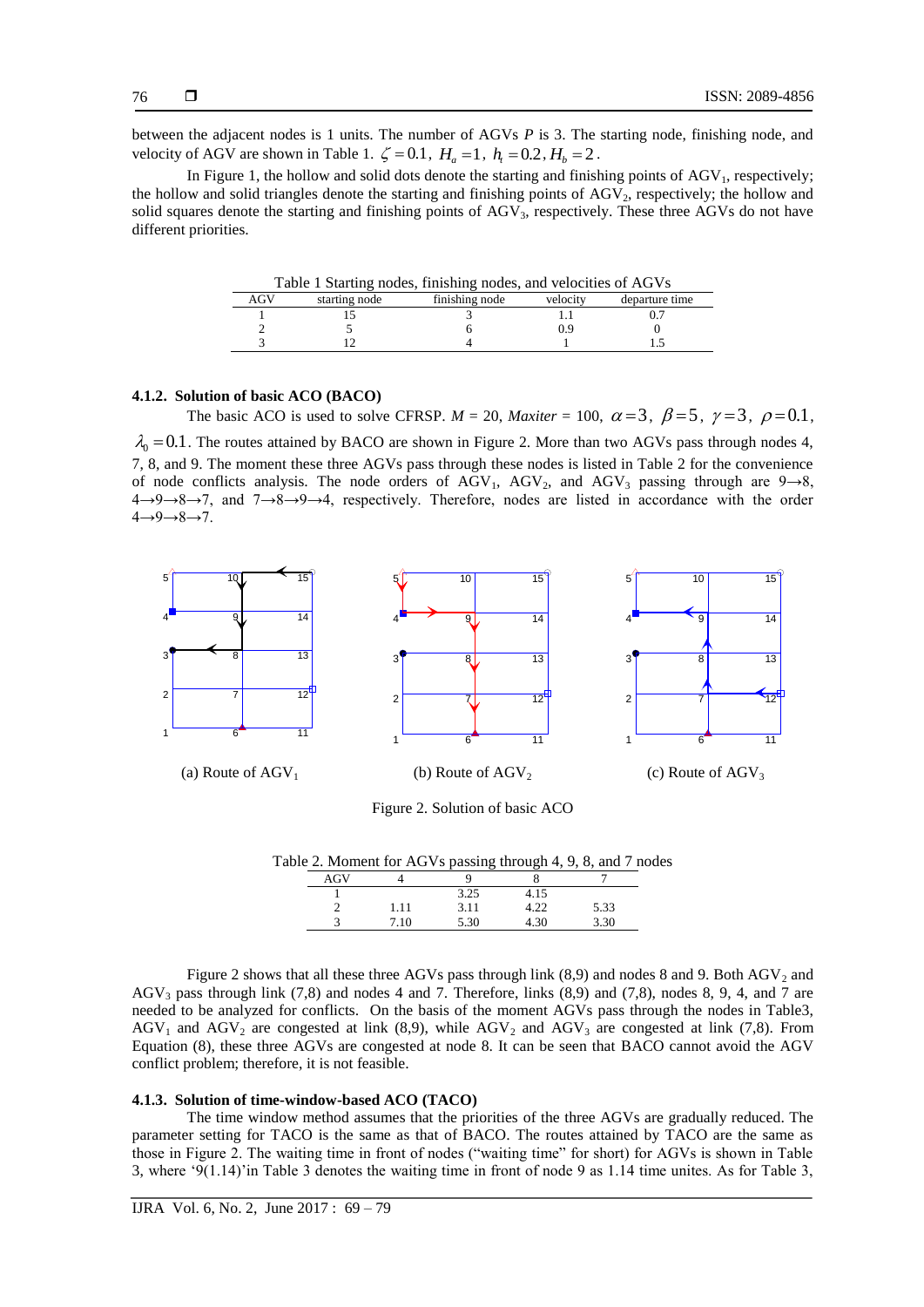nodes are listed in the order 4→9→8→7. The time the AGVs require to pass through these nodes is listed in Table 3.

The results in Table 3 show that the waiting time in front of nodes 9 and 8 for  $AGV_2$  and  $AGV_3$  is 1.14 and 1.16 time unites, respectively. From Equation (5) and (8), it can be seen that there"s no traffic conflict in each link and node. It is clear that TACO can avoid the AGV conflict problem; thus, it is feasible.

| Table 3. Waiting Time for AGVs          |              |      |      |      |      |  |  |
|-----------------------------------------|--------------|------|------|------|------|--|--|
| AGV                                     | Waiting time |      |      |      |      |  |  |
|                                         | 3.25<br>4.15 |      |      |      |      |  |  |
|                                         | 9(1.14)      | 1.11 | 4.25 | 5.36 | 6.47 |  |  |
| 8.26<br>3.30<br>6.46<br>5.46<br>8(1.16) |              |      |      |      |      |  |  |

### **4.1.4 Solution of GACO**

The parameter setting for GACO is the same as that of BACO. Besides, $\omega$ =0.7298,  $c_1 = c_2$ =1.49618 in the iterative equation of particles. The routes attained by GACO are shown in Figure 3. There"re more than two AGVs passing through nodes 4, 8, and 9. The orders of AGV<sub>1</sub>, AGV<sub>2</sub>, and AGV<sub>3</sub> passing through these nodes are 9→8, 4→9→8 and 9→4 respectively. Similar to Table 1, the waiting time of the AGVs and the moments they pass through nodes are shown in Table 4.



| Table 4. AGVs Waiting Time and Moments Passing Through Nodes |  |  |  |  |
|--------------------------------------------------------------|--|--|--|--|
|--------------------------------------------------------------|--|--|--|--|

|  | Waiting time |      |         |  |
|--|--------------|------|---------|--|
|  | 9(0.98)      | 5.13 | ر ے.+   |  |
|  |              |      | 3.11    |  |
|  |              |      | - ^<br> |  |
|  |              |      |         |  |

Figure 3 shows that the routes of  $AGV_1$  and  $AGV_2$  are the same as those of BACO, while the route of AGV<sub>3</sub> is different from that of BACO. Then AGV<sub>3</sub> can avoid the congestion at link (7,8) and node 8. Nevertheless, both  $AGV_1$  and  $AGV_2$  pass through link (8,9) and node 8. Both  $AGV_2$  and  $AGV_3$  pass through link (9,4) and node 4. All AGVs pass through node 9. The results in Table 4 indicate that the waiting time in front of node 9 for  $AGV_1$  is 0.98 time units. According to Equation. (5) and (8), there is no AGV conflict in each of these links and nodes.

## **4.1.5. Comparisons of these three methods**

The above analysis reveals that TACO and GACO are superior to BACO for their conflict-free solutions. In the following, TACO, GACO, and BACO are compared from a travel time perspective. The time, average time, and maximum time of AGVs reaching the finishing node are calculated by these three methods. Bar graphs are used to compare these moments in Figure 4.

Figure 4 shows that the time at which  $AGV<sub>1</sub>$  reaches the finishing node in GACO is longer than that in TACO, whereas the time at which  $AGV_2$  and  $AGV_3$  reach the finishing node in GACO are shorter than that in TACO. Both the average time and maximum time at which AGVs reach the finishing node in GACO are shorter than that in TACO. Furthermore, the maximum time at which AGVs reach the finishing node in GACO is the same as that in BACO. Therefore, GACO is obviously superior to TACO.

*A Guided Ant Colony Optimization Algorithm for Conflict-free Routing Scheduling of AGVs... (LI Jun-jun)*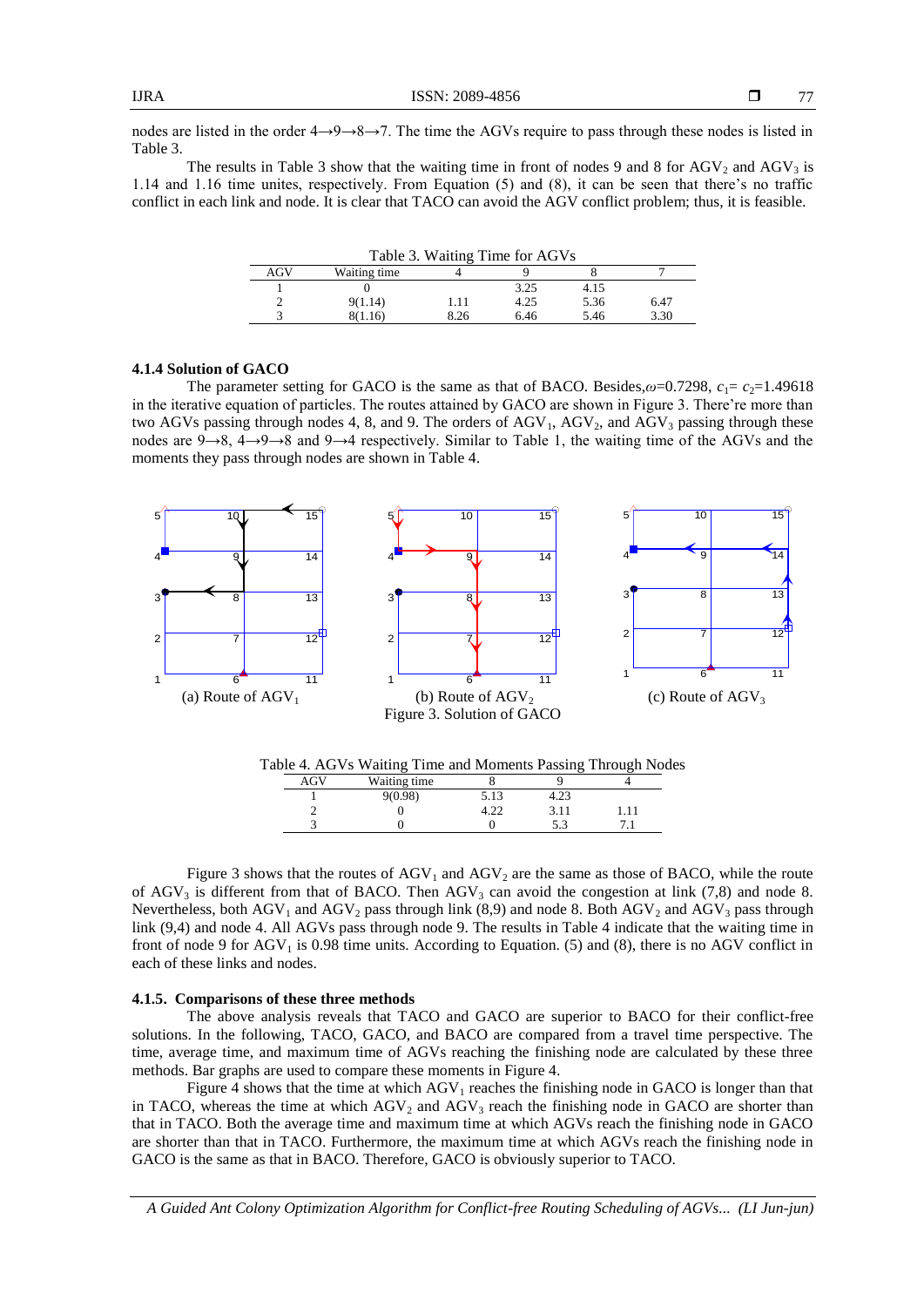

Figure 4 Time AGVs require to reach the finishing node

# **4.2. Example 2**

In order to further verify the performance of GACO, BACO, TACO, and GACO are used to solve CFRSP for 12, 14, and 16 AGVs in an 8\*12 road network. For the three problem sizes, starting nodes, finishing nodes, velocities and departure time are all randomly set. Velocities are limited in [0.8, 1.2], while departure time is limited in [0,5].

Similar to example 1, the time at which AGVs reach the finishing node is the earliest in BACO for discarding AGV conflicts. At the same time, only the result of BACO presents conflicts. The maximum time and average time of AGVs reaching the finishing node, and the number of link and node conflicts attained by BACO are shown in Figure 5. The maximum time and average time at which AGVs reach the finishing node attained by these three methods are plotted in Figure 6.



Figure 5. Result attained by BACO Figure 6. Comparison of time reaching the finishing node

Figure 5 shows the result attained by BACO. The solid lines with upper triangles, lower triangles, diamonds, and squares denote the maximum and average time at which AGVs reach the finishing node, number of link and node conflicts, respectively. Figure 5 shows that the maximum and average time are almost unaffected by the number of AGVs. However, as the number of AGVs increases, the number of link and node conflicts increase rapidly.

In Figure 6, the solid and dotted lines with upper triangles denote the maximum and average time at which AGVs reach the finishing node obtained by BACO, respectively. The solid and dotted lines with squares denote the maximum and average time at which AGVs reach the finishing node obtained by TACO, respectively. The solid and dotted lines with diamonds denote the maximum and average time at which AGVs reach the finishing node obtained by GACO, respectively. Figure 6 shows plots of the maximum and average time obtained by TACO and GACO increases with the number of AGVs, which is different from BACO. The maximum and average time obtained by GACO is shorter than that of TACO. Furthermore, the larger the number of AGVs is, the more obvious the advantage of GACO is. In summary, the GACO proposed in this work is feasible, and it outperforms BACO and TACO.